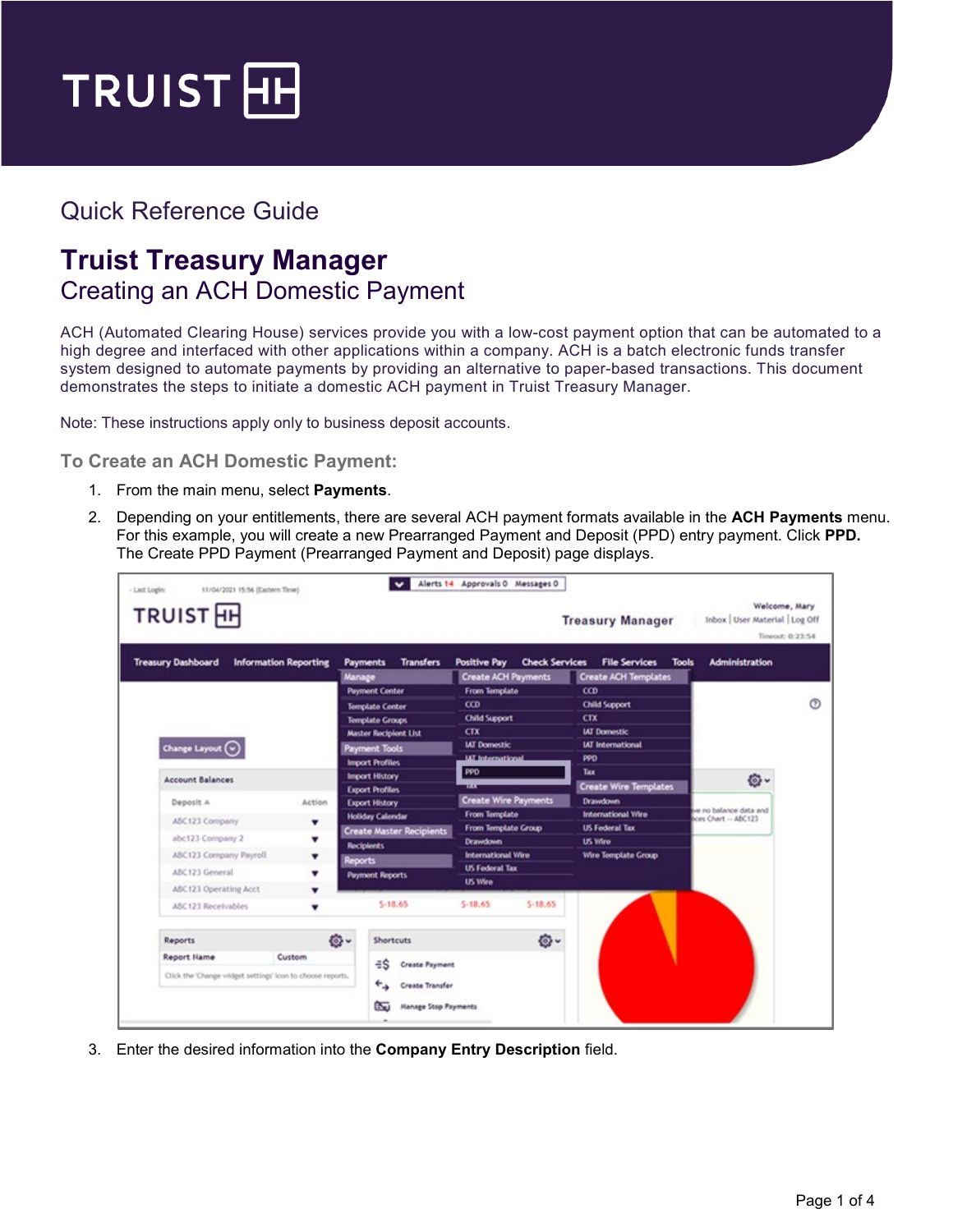| Use this page to create a new ACH PPD payment. | Create PPD Payment (Prearranged Payment and Deposit)         |
|------------------------------------------------|--------------------------------------------------------------|
|                                                | * Required                                                   |
| $\equiv$ Batch Information                     |                                                              |
| <b>Company Entry Description *</b>             |                                                              |
| Originating Account *                          | Acct Number - Acct Nickname<br>Select an Originating Account |
| Originating ACH Company ID *                   | Select an ACH Company ID ∨                                   |
| <b>Company Discretionary Data</b>              |                                                              |
| Effective Date *                               | <u>(?)</u><br>盲<br>11/08/2021                                |
| Frequency                                      | One-Time only                                                |
| Workflow                                       | Recurring<br>Confidential<br>Save as template                |

- 4. Select the **Originating Account.**
- 5. Select the **Originating ACH Company ID.**
- 6. Enter or select the **Effective Date** for the payment.
- 7. Choose the **Frequency** for the new payment. You can choose one-time only, or recurring payments.
- 8. When you select a **Frequency** of "Recurring," the page will expand to include the additional fields displayed. Select the appropriate Recurring options.

| Frequency | One-Time only                                                          |
|-----------|------------------------------------------------------------------------|
|           | Recurring                                                              |
|           | <b>Recurring Schedule</b><br>Select a Schedule                         |
|           | Weekend/Holiday Schedule<br>Move payment to next processing day<br>( ) |
|           | Move payment to previous processing day                                |
|           | <b>Number of Payments</b><br>◯ Continue until further notice           |
|           | Send<br>total payments                                                 |
|           | End on this date<br>百                                                  |

- 9. Next, you will add recipients to your payment. You can add existing recipients, create new recipients, or import recipients from a file. For this example, you will select an existing recipient from the Recipient list.
- 10. Click the **Select Existing** button.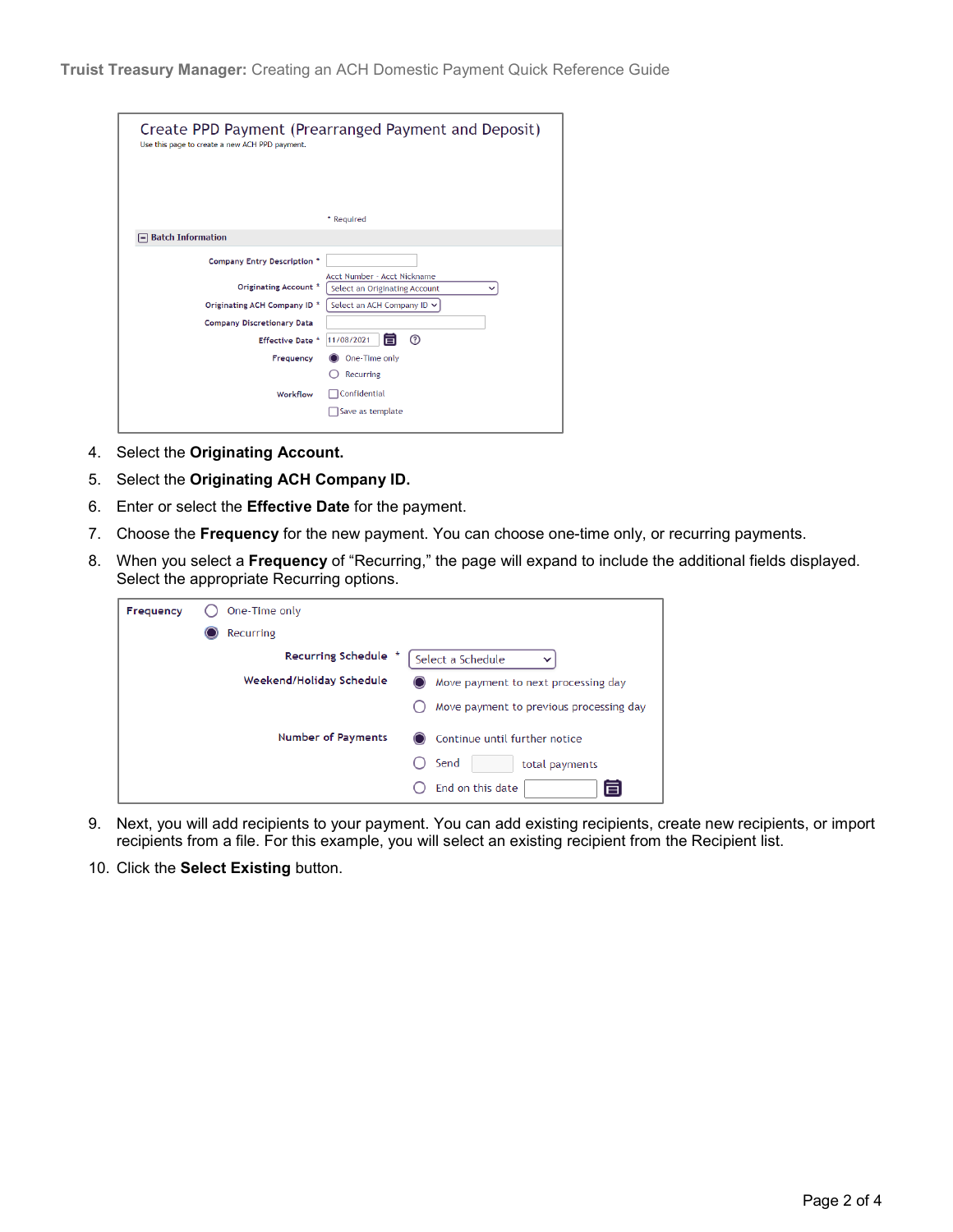| Create PPD Payment (Prearranged Payment and Deposit)<br>Use this page to create a new ACH PPD payment. |                          |                                                                              |                       |              |            |               | $^{\circ}$ |
|--------------------------------------------------------------------------------------------------------|--------------------------|------------------------------------------------------------------------------|-----------------------|--------------|------------|---------------|------------|
|                                                                                                        |                          |                                                                              |                       |              |            |               |            |
|                                                                                                        |                          |                                                                              |                       |              |            |               |            |
|                                                                                                        | * Required               |                                                                              |                       |              |            |               |            |
| $\Box$ Batch Information                                                                               |                          |                                                                              |                       |              |            |               |            |
| <b>Company Entry Description *</b>                                                                     |                          |                                                                              |                       |              |            |               |            |
| Originating Account *                                                                                  |                          | Acct Number - Acct Nickname<br>Select an Originating Account<br>$\checkmark$ |                       |              |            |               |            |
| Originating ACH Company ID *                                                                           |                          | Select an ACH Company ID ↓                                                   |                       |              |            |               |            |
| <b>Company Discretionary Data</b>                                                                      |                          |                                                                              |                       |              |            |               |            |
| <b>Effective Date *</b>                                                                                | 11/18/2021               | 自<br>$^{\circ}$                                                              |                       |              |            |               |            |
| Frequency                                                                                              | One-Time only<br>$\circ$ |                                                                              |                       |              |            |               |            |
|                                                                                                        | $\bigcirc$ Recurring     |                                                                              |                       |              |            |               |            |
| Workflow                                                                                               | $\Box$ Confidential      |                                                                              |                       |              |            |               |            |
|                                                                                                        | Save as template         |                                                                              |                       |              |            |               |            |
|                                                                                                        |                          |                                                                              |                       |              |            |               |            |
| <b>Recipients</b>                                                                                      |                          |                                                                              |                       |              |            |               |            |
| <b>Select Existing</b><br><b>Create New</b>                                                            | <b>Import From File</b>  |                                                                              |                       |              |            |               |            |
| <b>Recipient Name</b>                                                                                  | <b>Bank ID</b>           | <b>Account Number</b>                                                        | Amount                | <b>CR/DR</b> | Disc. Data | <b>Status</b> | Addenda    |
|                                                                                                        |                          |                                                                              | No Recipient Selected |              |            |               |            |
| Cancel                                                                                                 |                          |                                                                              |                       |              |            |               |            |

- 11. The **Select Recipient** pop-up displays. Click the **Recipient Name** checkbox. If applicable, you can select more than one recipient to create multiple payments at one time.
- 12. Click the **Done** button.

| <b>Select Recipient</b> |                       |              |                |                       | $\boldsymbol{\mathsf{x}}$ |
|-------------------------|-----------------------|--------------|----------------|-----------------------|---------------------------|
|                         |                       |              |                |                       | Help                      |
| Filter<br>Show All      | $\checkmark$          |              | Q              |                       | Items per page            |
| Select All              | <b>Recipient Name</b> | Recipient ID | <b>Bank ID</b> | <b>Account Number</b> | <b>Account Type</b>       |
|                         | John Smith            | 9999123456   | 121000358      | 1212123               | Checking                  |
| Cancel<br>Done          |                       |              |                |                       | Items per page            |
| $\left  \cdot \right $  |                       |              |                |                       |                           |

13. Enter the desired information into the **Amount** field.

| <b>Recipient Name</b><br>ᄾ<br><b>Recipient ID</b> | <b>Bank ID</b><br><b>Bank Name</b> | <b>Account Number</b><br><b>Account Type</b> | Amount *<br>Set All | CR/DR<br>Set All       | Disc.<br>Data | <b>Status</b><br><b>Prenote Expiry</b><br>Set All |
|---------------------------------------------------|------------------------------------|----------------------------------------------|---------------------|------------------------|---------------|---------------------------------------------------|
| John Smith<br>9999123456                          | 121000358<br>Just Another Bank     | 1212123<br>Checking                          |                     | Credit<br>$\checkmark$ |               | Active<br>$\checkmark$                            |

14. Click the **Continue** button. The **Preview PPD Payment** page displays.